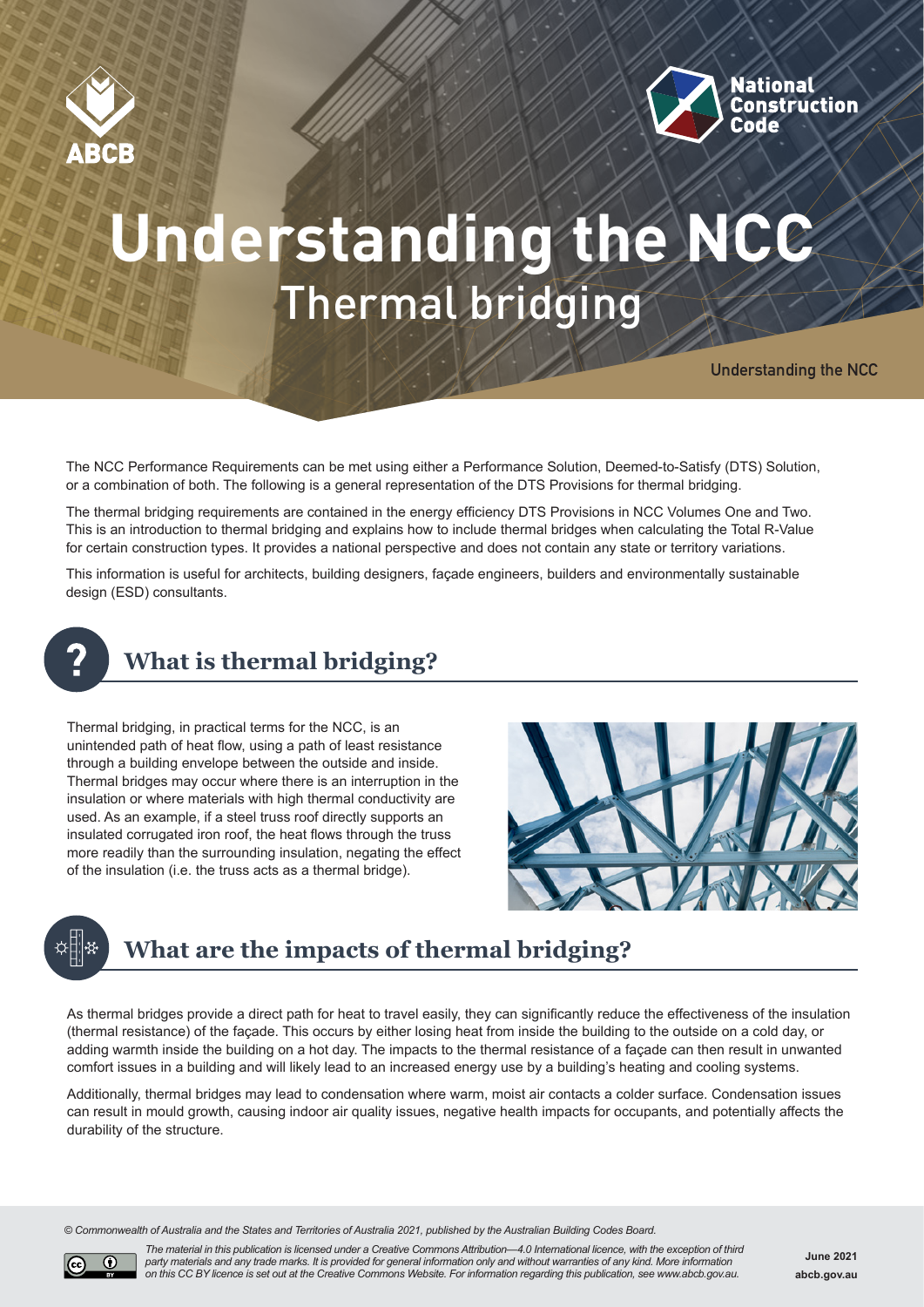

### **Thermal bridging and the NCC**

The NCC prescribes methods for reducing thermal bridging in the following construction types:

- metal sheet roofing fixed to metal purlins, metal rafters or metal battens
- lightweight external wall cladding (such as weatherboards, fibre-cement or metal sheeting) fixed to a metal frame.

The NCC also requires consideration of thermal bridging when calculating the Total R-Value/Total System U-Value in the following construction types:

- steel and timber frames in the building envelope
- windows
- spandrel panels.

While the NCC does not prescribe methods for the following construction types, thermal bridging may also occur in:

- junctions between the floor, wall and roof
- penetrations in the building envelope for pipes and cables
- brackets or connection points for external shades or balconies
- slab projections
- steel wall ties used in masonry construction.

#### **Case studies on thermal bridging**

The ABCB has developed a range of detailed case studies showing how to calculate Total R-Values with thermal bridges.

The case studies show the impact of using different materials in different climates zones on thermal bridging.

#### **Case study 1**

Fibre cement cladding on timber framed stud wall for a Class 3 residential building in climate zone 5

#### **Case study 2**

Solid concrete, steel framed stud wall for a Class 6 shop in climate zone 3

#### **Case study 3**

Low gradient, steel sheet roof with steel framing for a Class 7 storage facility in climate zone 6

# **Total R-Value and Total System U-Value: A Recap**

Total R-Value and Total System U-Value describe thermal resistance/transmittance (i.e. the ability of heat to transfer through a system or material). These values relate to one another, with the R-Value being the inverse of the U-Value.

When using the NCC, R-Value (m<sup>2</sup>.K/W) means the thermal resistance of a component calculated by dividing its thickness by its thermal conductivity. The Total R-Value (m<sup>2</sup>.K/W) means the sum of the R-Values of the individual component layers in a composite element including any building material, insulating material, airspace, thermal bridging and associated surface resistances. (Note: in NCC Volume Two, thermal bridging is excluded in the definition).

When using the NCC, Total System U-Value (W/m<sup>2</sup>.K) means the thermal transmittance of the composite element allowing for the effect of any airspaces, thermal bridging and associated surface resistances. (Like Total System U-Value above, in NCC Volume Two, thermal bridging is excluded in the definition).

To understand what a 'good' or 'bad' value is, the higher the Total R-Value, the better insulator it is, whilst the opposite is true for the Total System U-Value.



**What are the effects of thermal bridging on the Total R-Value or Total System U-Value?**

The thermal resistance (or transmittance) of an element relates to the whole assembly (e.g. the frame and glazing elements of a window) or the entire facade. Therefore, thermal bridges can cause considerable thermal inefficiency and significantly decrease the R-Value (or increase the U-Value) of an envelope component. This means a small thermal bridge can have a substantial impact on the overall heat transfer through the building envelope.